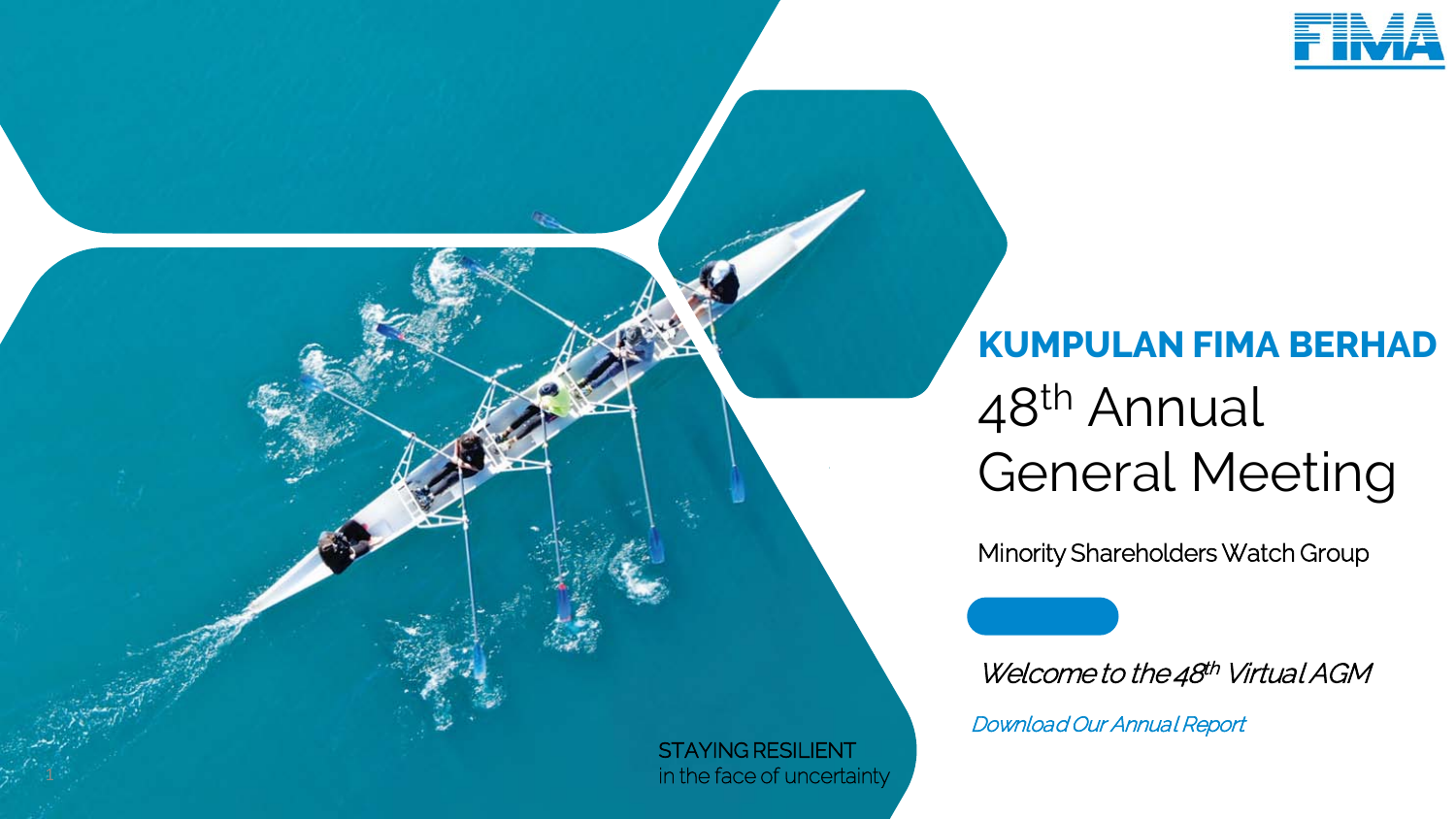

# **Question**

1.(a) KFIMA made an impairment loss of RM17.79 million on property, plant and equipment and right-of-use assets in PT Nunukan Jaya Lestari (PTNJL) after the Mahkamah Agung of Indonesia allowed the judicial review application by Menteri Agraria and Tata Ruang/Kepala Badan Pertanahan Nasional against PTNJL over a land title dispute.

Does the Board foresee further impairment or reversal on PTNJL in FY21?

#### **Answer**

This is pursuant to the outcome of the judicial review by the Supreme Court which overturned its earlier decision. There should not be any more impairment even if PTNJL lose both the ongoing suits as all the immovable assets located within the disputed areas have been fully impaired.

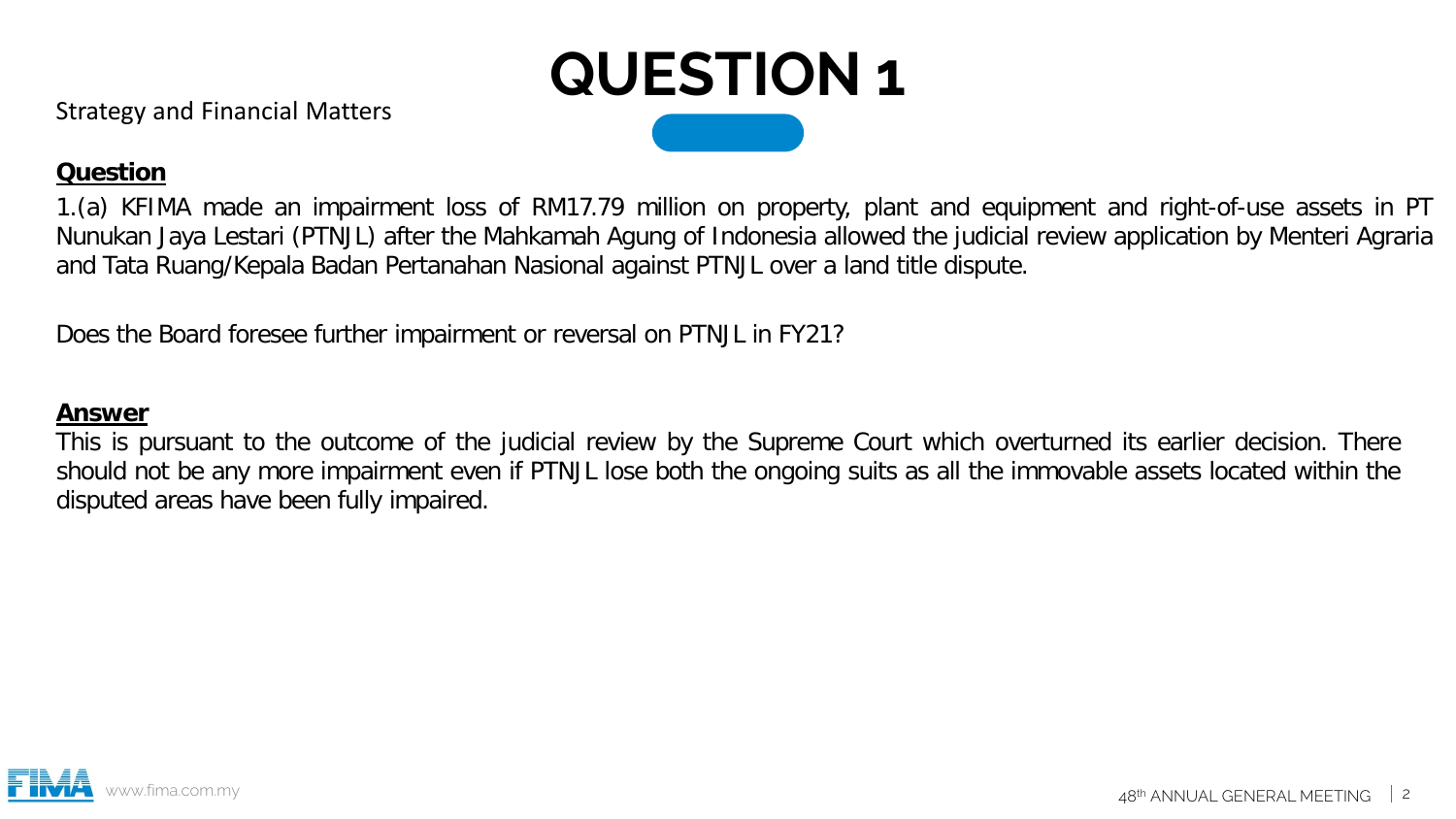

# **Question**

1.(b) What are the operational impacts arising from PTNJL due to the ongoing material litigation with the Indonesian government?

1.(c) How will the material litigation affect the status of PTNJL's Hak Guna Usaha (HGU) of the 19,974 hectares land which will lapse in year 2038? Are the allegedly overlapping 3,500 hectares land (which is within PTNJL's HGU) currently in operation (page 216 – 217, Note 46 Material Litigation, Annual Report 2020)?

### **Answer**

At present, the operational impacts arising from the ongoing material litigation has been minimal as the local authorities have allowed PTNJL to operate its plantation operations within the HGU until full and final determination of the matters by the Indonesian courts.

In a worst case scenario, the current HGU will be revoked and will be replaced with a new HGU covering a smaller area of 2,809 ha as disclosed in the financial statements. As mentioned in 1(a) above, the disputed areas have been fully impaired in FY20.

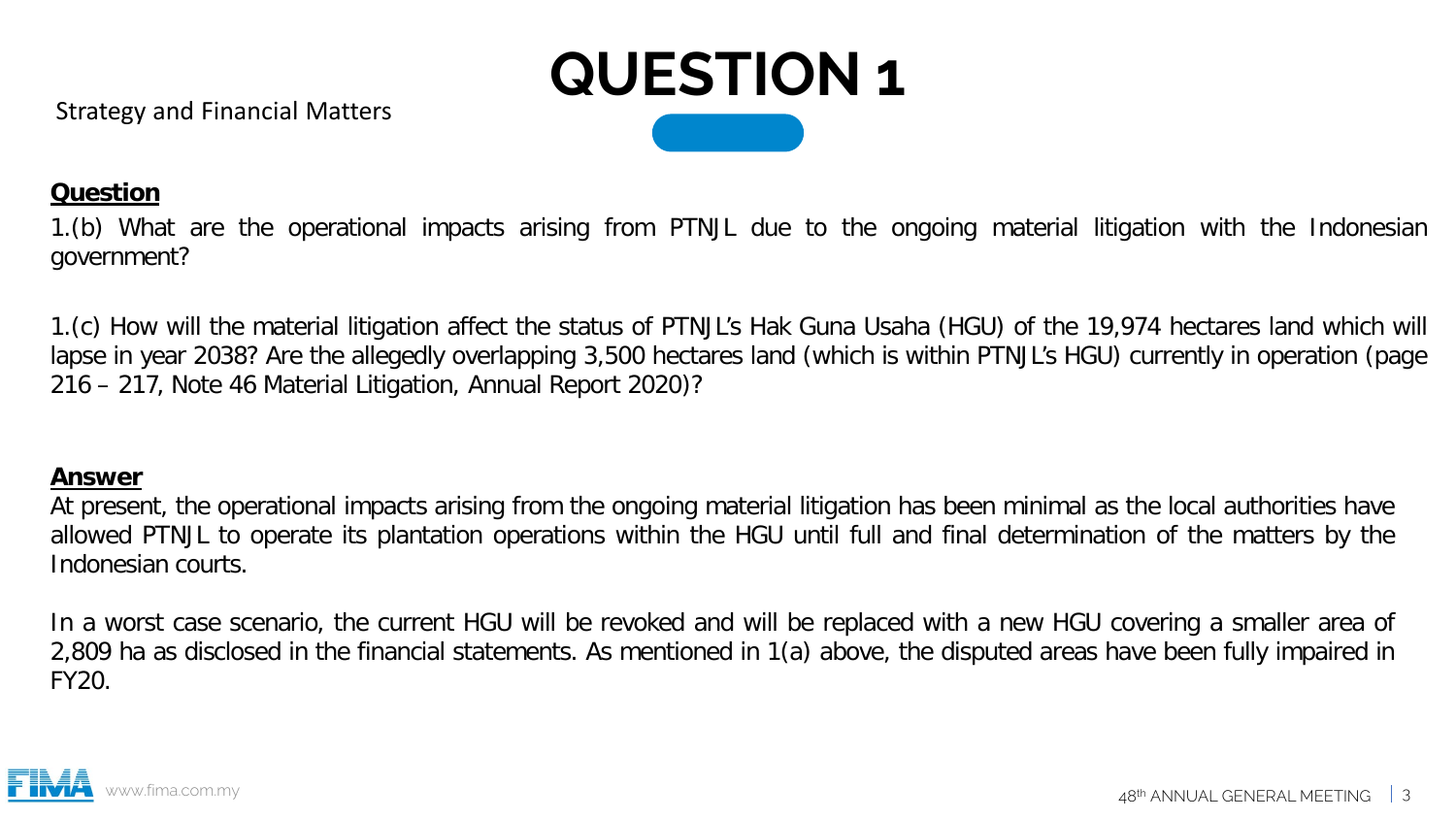

# **Question**

1.(e) Will the plantation division be able to turn around in FY21?

#### **Answer**

FY20 results was impacted by one-off impairment amounting RM17.79 million. Without the impairment, the division would have posted a profit before tax of RM7.17 million. Given that all impairment relating to the matter has been made, the division should able to turn around their FY21 results.

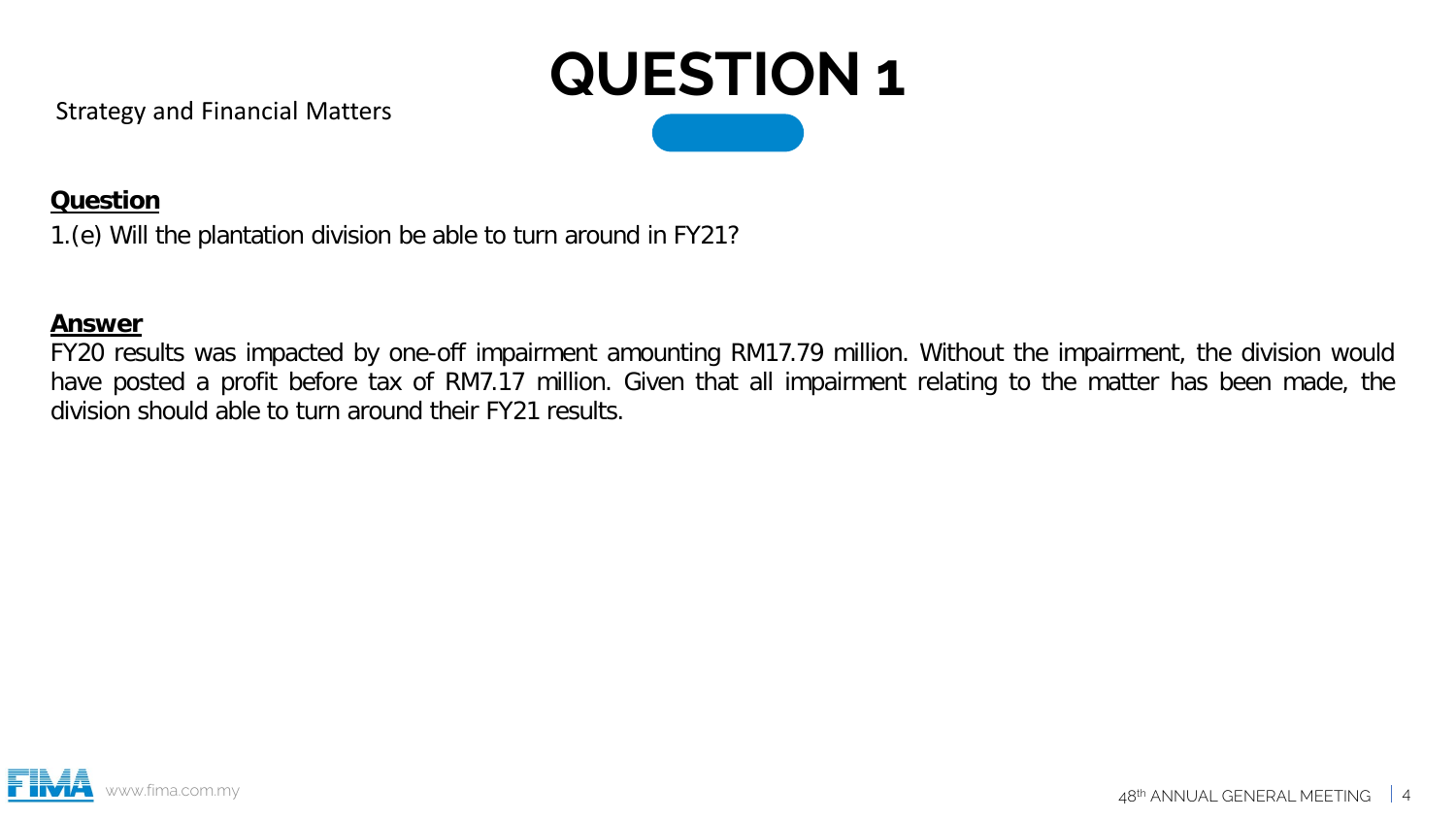

# **Question**

2.(a) KFIMA's average oil extraction rate (OER) decreased to 21.68% in FY20 from 22.34% in FY19 (page 43 of AR2020), resulting in a 14.7% decline in CPO production to 40,934 MT from 47,966 MT in FY19.

What is the age profile of KFIMA's trees in Malaysia and Indonesia?

#### **Answer**

Approximately almost half of the company age profile is under the prime-age mature, particularly in Indonesia, and the balance of 35.65% is under the young mature category in Malaysia. The Future Group's yield per hectare expected to improve further in tandem with the increasing of prime mature areas.

| Age profile FY2020     | Malaysia<br>(ha) | $\mathcal{D}_{\mathbf{0}}$ | Indonesia<br>(Ha) | $\frac{1}{2}$ | <b>Total</b> | $\mathcal{D}_{\mathbf{0}}$ |
|------------------------|------------------|----------------------------|-------------------|---------------|--------------|----------------------------|
| >19 Yrs- Past prime    | 124.00           | 1.49                       |                   |               | 124.00       | 0.85                       |
| 10-18 Yrs-Prime Mature | 973.82           | 11.77                      | 6240.18           | 99.09         | 7,214.00     | 49.51                      |
| 4-9 Yrs-Young Mature   | 5,138.22         | 62.10                      | 56.78             | 0.90          | 5,195.00     | 35.65                      |
| Immature               | 2,037.00         | 24.64                      |                   |               | 2,037.00     | 13.99                      |
| Total                  | 8,273.04         | 100.00                     | 6,296.96          | 100.00        | 14,570.00    | 100.00                     |

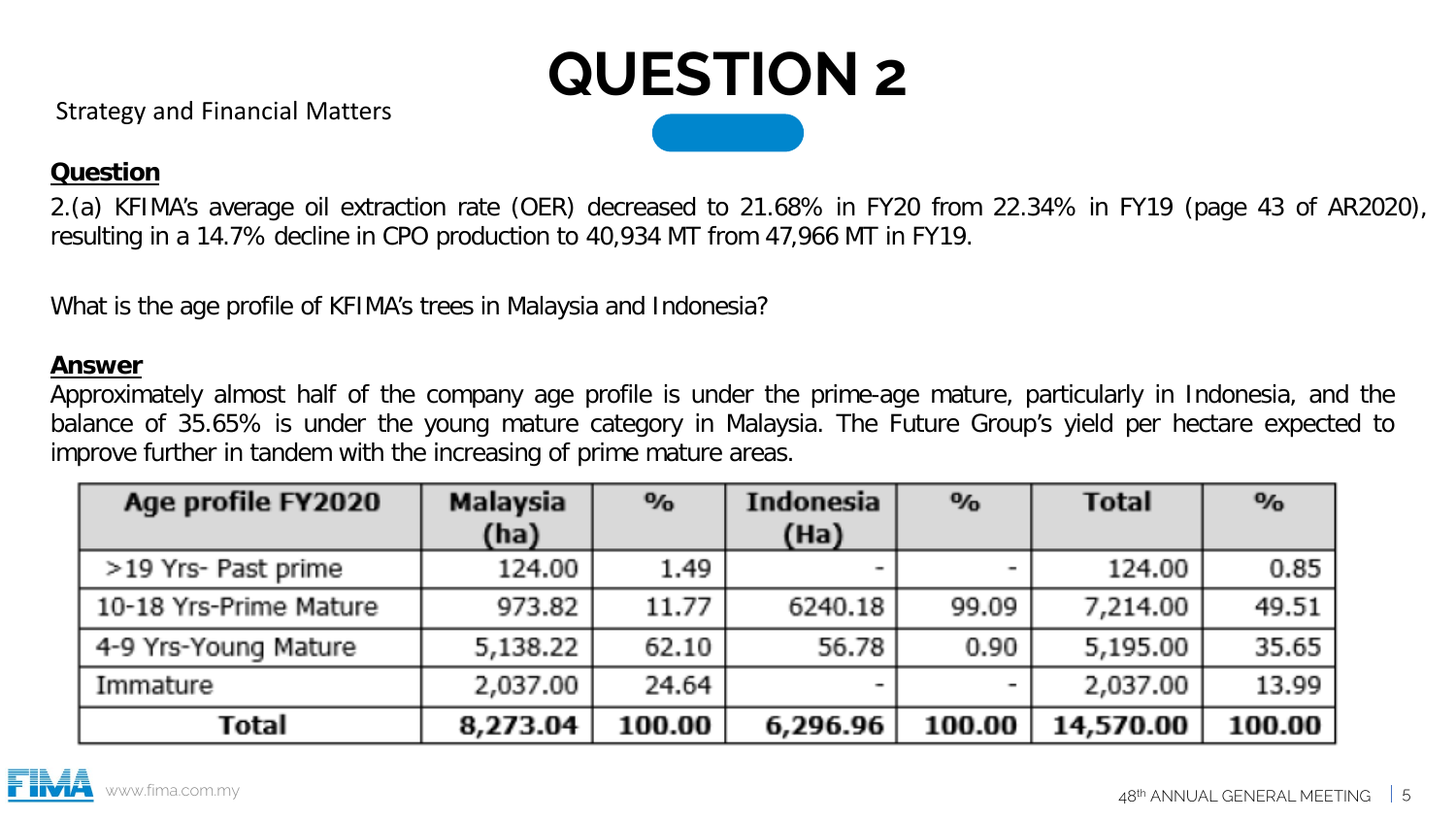

# **Question**

2.(b) What caused the lower OER in FY20? How does the OER compare to industry average?

## **Answer**

Lower OER recorded of 21.68% during the correspondence year is attributable to high rainfall of more than 3,000 mm as compared to the previous year of 2,500mm which dampen the day to day estate operations and unrealised weight gained at the palm oil mill. Nevertheless, it is still higher than Malaysia and Sabah industry average in 2020 of 19.82% and 20.71% respectively.

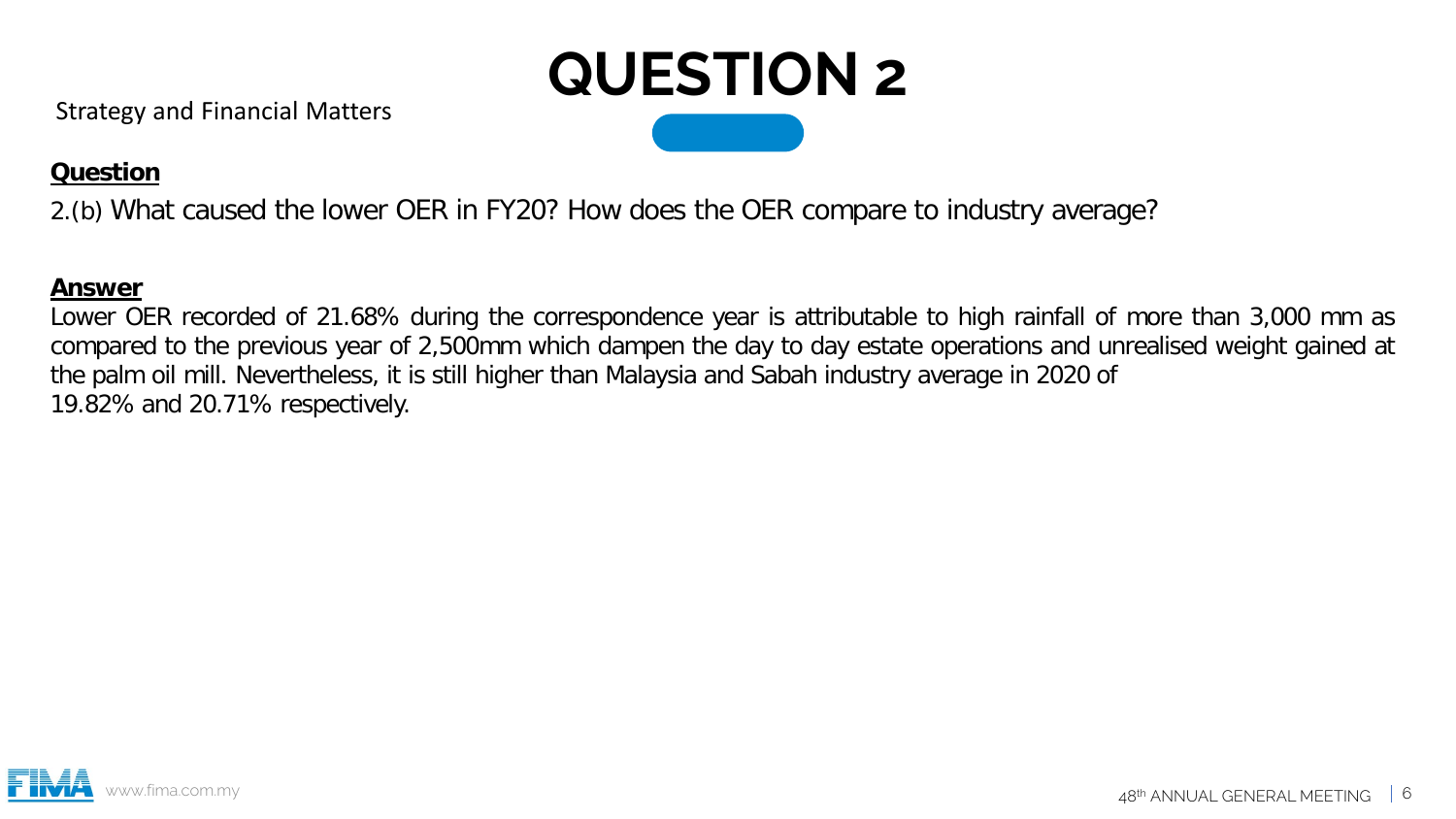

3.(a) Revenue of the manufacturing division declined gradually from RM266.68 million in FY16 to RM134 million in FY20 (page 34 of AR2020). Meanwhile, pre-tax profit of the division declined to RM26 million as compared to RM30.56 million in FY19. The management expects further margin pressure in FY21 due to the lack of economies of scale.

What are the other sectors that the manufacturing division can tap into to reduce the heavy reliance on the security printing business for the public sector?

#### **Answer**

Manufacturing division refers to security printing, travel and confidential documents printing. Security Printing industry mainly relies on Government market as its principal users. Brand protection market for private sector is limited and mainly driven by the authorities.

Margin pressure mainly coming from new competitors as well as lower demand for certain products.

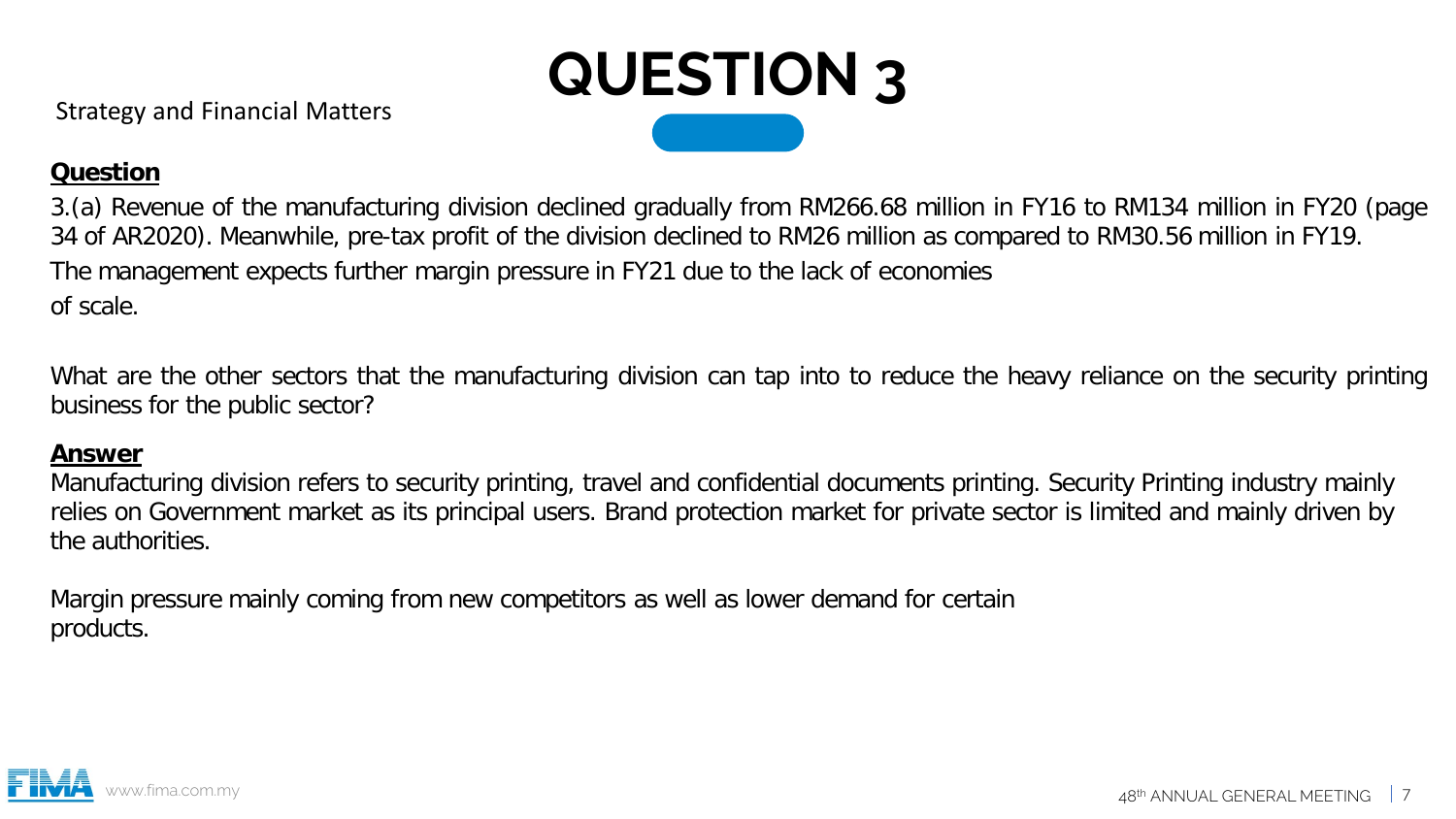

3.(b) KFIMA aims to shift the manufacturing business towards developing integrated end-toend, next generation solutions and services that can open new market opportunities and enhance its competitiveness (page 34 of AR2020). How does this renewed focus differ from current strategy?

### **Answer**

The shift for a Total Solutions approach is aimed at aligning the company's direction towards integrating physical documents with end to end solutions. This strategy has been successfully adopted with the implementation of Malaysian driver's license (in 2013) and Immigration border pass (in 2014). Smaller-scale projects involving ID documents have been secured recently.

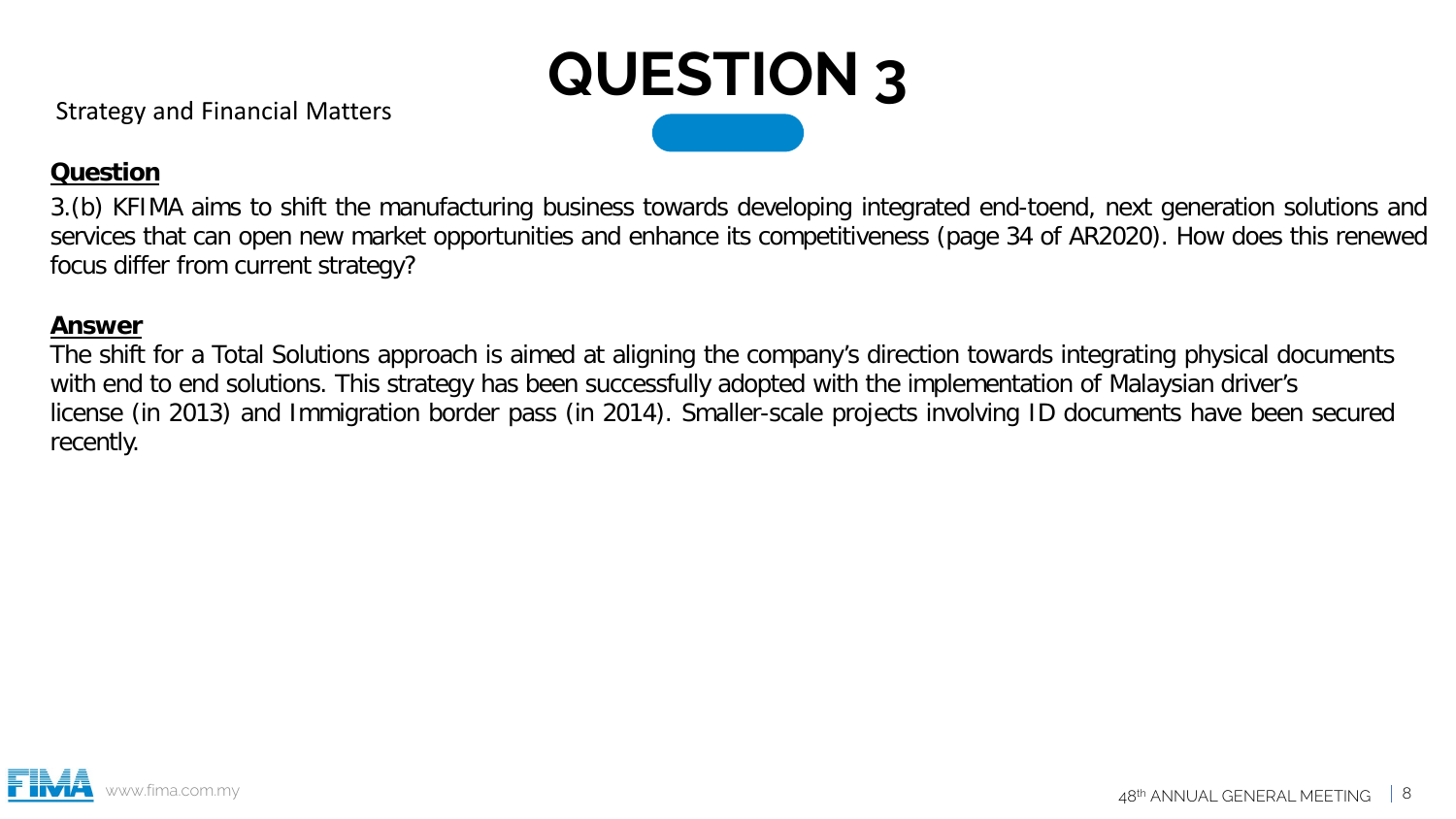

4. The Bulking division plans to expand the capacity of its terminal in North Port, Port Klang, by a further 20,440 cbm thus ensuring that they are well placed to respond to growing demand in the future. How much will this expansion exercise cost? Has KFIMA managed to secure off-take order for the additional capacity?

#### **Answer**

The expansion was budgeted at approximately RM14.2 million and we have managed to secure few customers to take up the additional capacity.

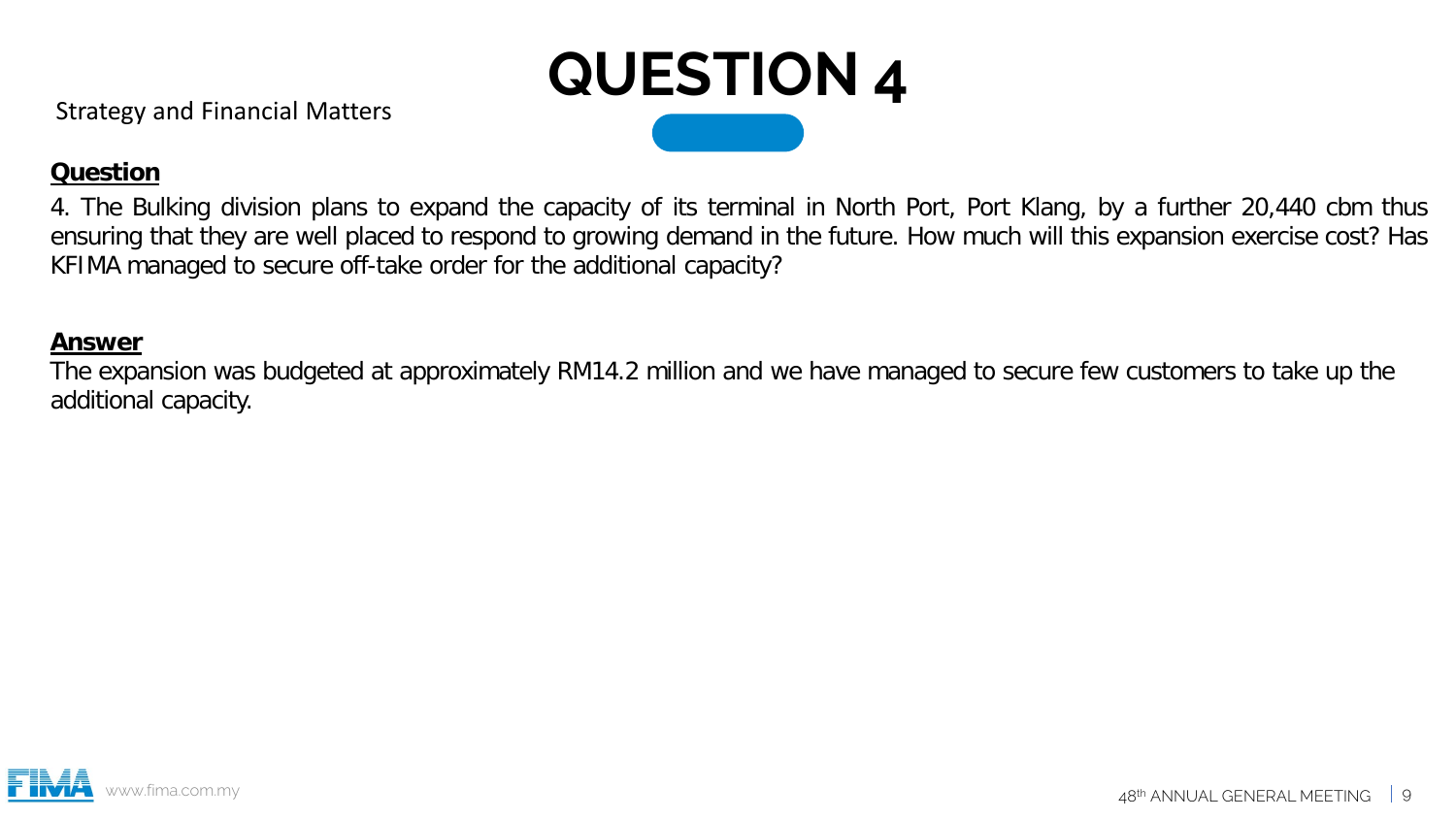

5. High crude oil price will encourage the use of alternative fuel including biodiesel. With the uncertainties in crude oil prices, what would be deemed as an approximate crude oil and CPO price that would render biodiesel less price competitive?

### **Answer**

Biodiesel consumption in Malaysia does not depend on the price of crude oil of CPO. It's a policy mandated by the government to stabilize CPO price and take the extra volume produce during bumper crop. It also cannot be considered as an alternative to fossil fuel. Current mandated blending ratio is 10% or B10. The mandate will be increased to 20% of B20 by mid of 2021 and at the final stage to be decided later at 30% or B30.

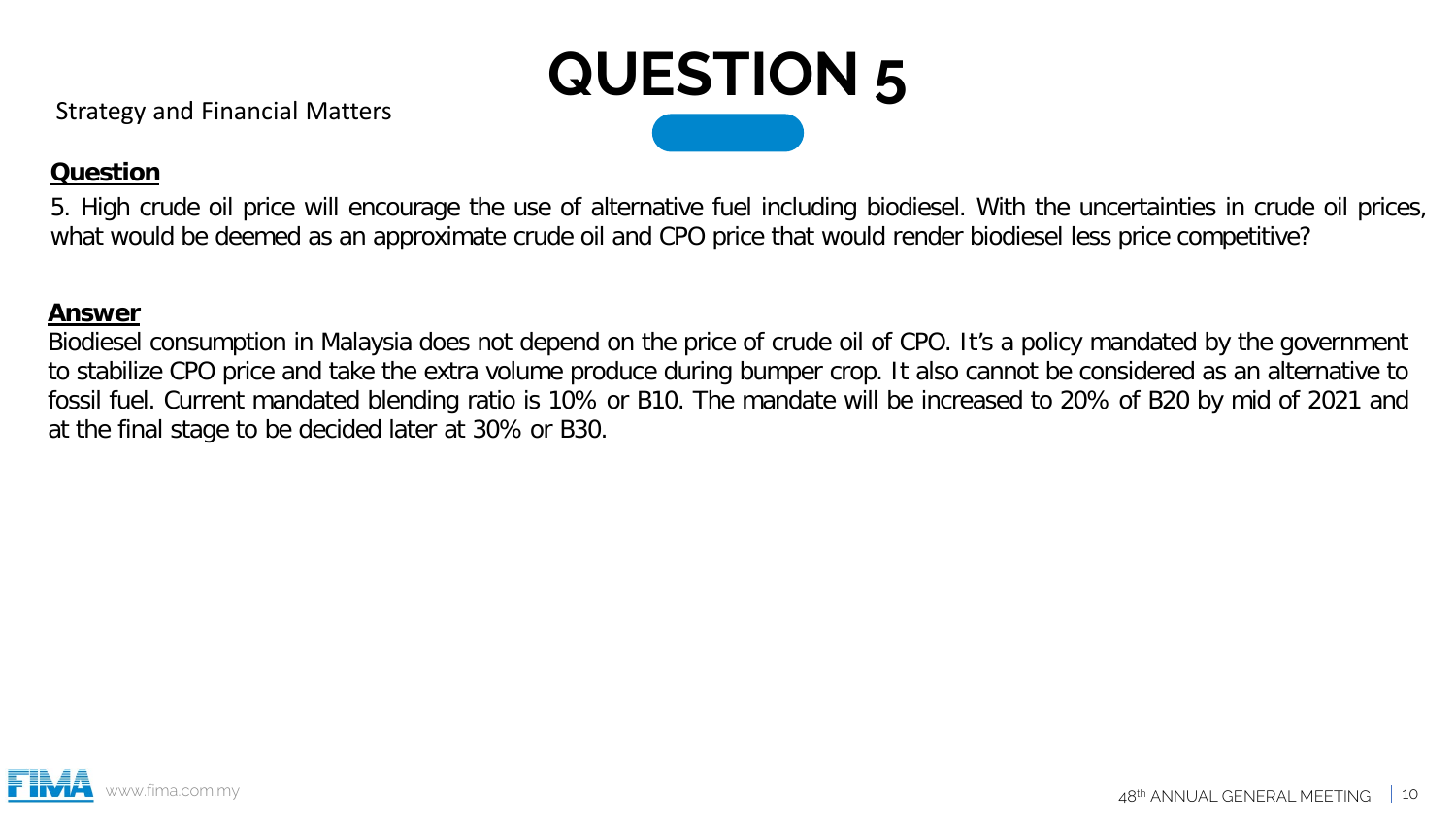

## **Question**

6.(a) As at 31 March 2020, the Group has cash and bank balances of RM124.33 million and short-term cash investments of RM171.6 million. The cash is placed as deposits at licensed bank at an average effective interest rate of 3.02% per annum. There is, also, short term borrowings of RM33.5 million. The weighted average effective interest rate of the borrowings during the financial year was 4.74% per annum (pages 134, 135, 193, 201 of AR2020).

What is the average rate of return on the short-term cash investments (STCI)?

#### **Answer**

The average return on the STCI for the Group in FY20 is 3.26%.

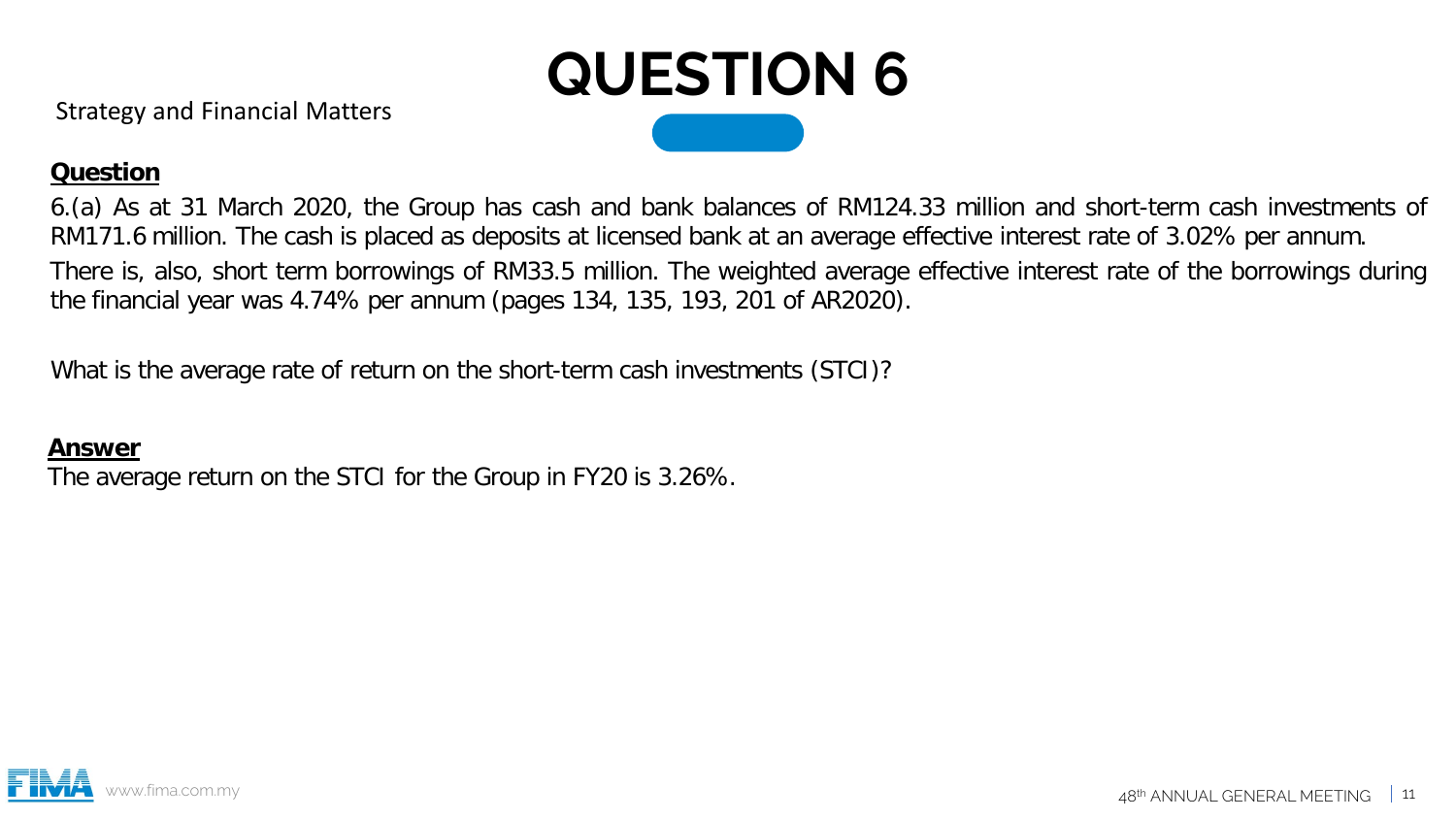

## **Question**

6.(b) Considering that cash and bank balances earned only 3.02% p.a. compared to the higher rate of 4.74% p.a. charged for facilities, why did the Group not use the high cash and bank balances instead to pare down the facilities? What is the average rate of return on the short-term cash investments (STCI)?

#### **Answer**

The Group cash and bank balances are mainly at Fima Corporation Berhad (FCB) Group level, while the borrowings which comprises of Bankers' Acceptance (BA) and Short-term Revolving Credit (STRC) are from a different entity (KFIMA – holding company).

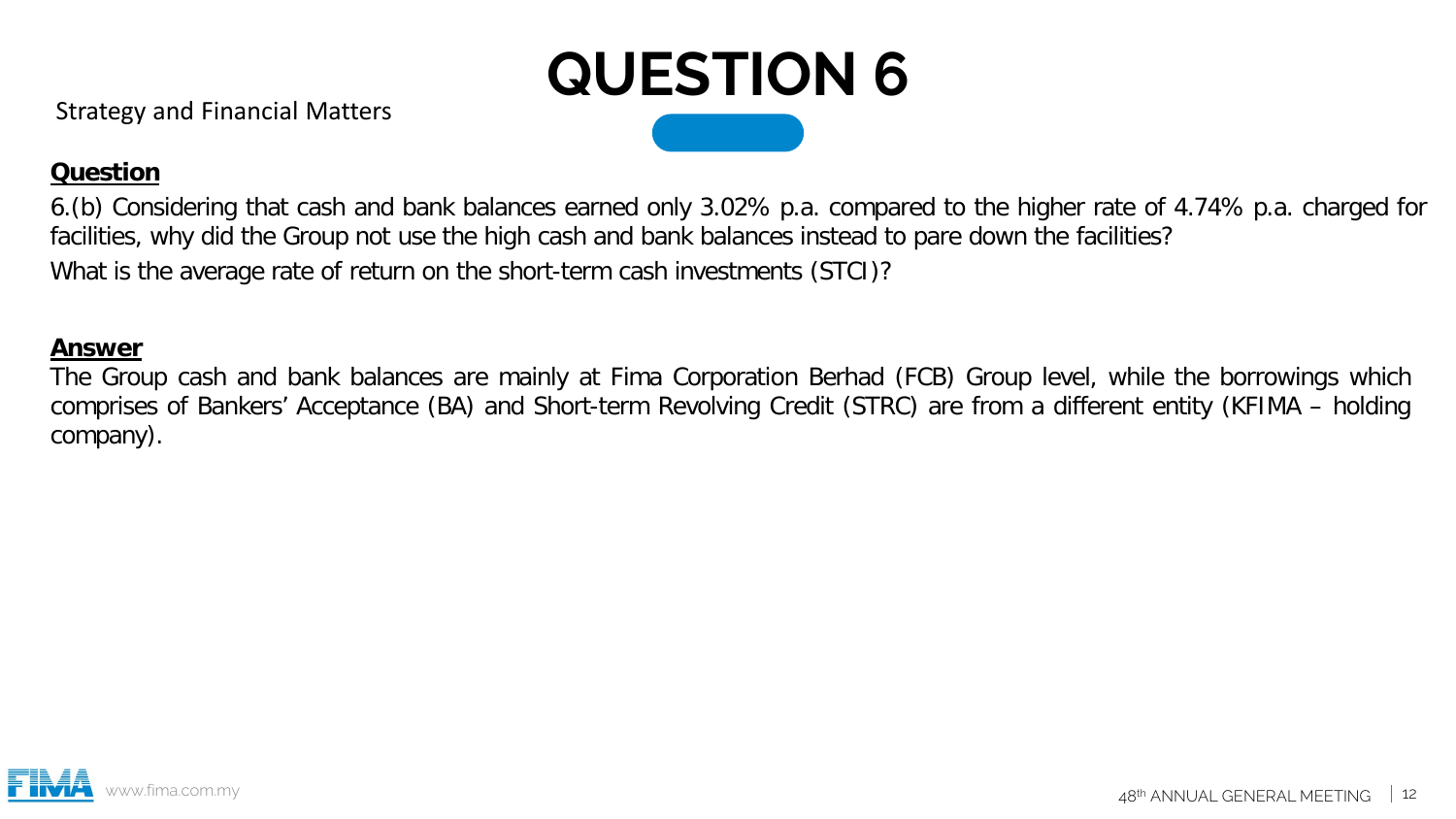

7. RM46.96 million of KFIMA's trade receivables have passed due for more than 120 days but not impaired. The overdue receivables made up 33.4% of KFIMA's total RM140.56 million receivables as of 31 March 2020 (page 189 of AR2020).

To which business segment does the overdue receivables relate to? How much of the 120 days-overdue receivables recovered to-date?

## **Answer**

Almost 97% or RM45.4m of the 120 days-overdue receivables relate to amount owed by customers from the manufacturing segment (Percetakan Keselamatan Nasional Sdn Bhd (PKN)), mainly from government agencies. To date, almost all of the amount owed from the government agencies in relation to the above balance has been collected by PKN.

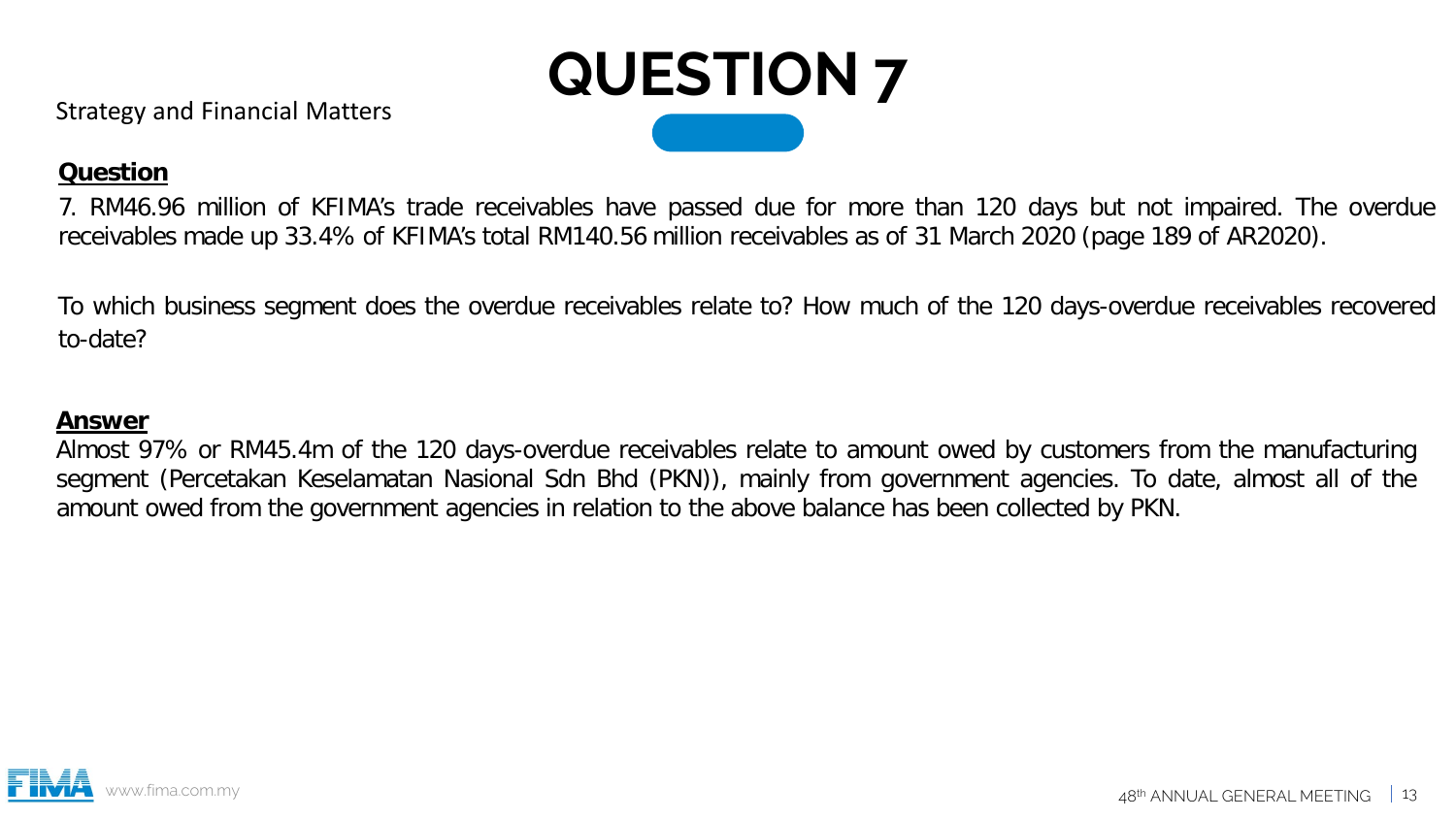

Corporate Governance

## **Question**

1. Under Bursa Malaysia Main Market Listing Requirements Chapter 9, Appendix 9C Part A, Para. (30), a listed issuer is required to disclose in the Annual Report, a statement relating to the internal audit function of the listed issuer, i.e. whether the internal audit function is performed in-house or is outsourced and the costs incurred for the internal audit function in respect of the financial year.

We do not see the disclosure of internal audit cost in the Annual Report. Please explain.

#### **Answer**

The Company has always disclosed the internal audit cost in the Company's Annual Reports. However, we have inadvertently omitted disclosures of the same in this year's Annual Report and the error is sincerely regretted.

The total costs incurred for the internal audit function in respect of the financial year ended 31 March 2020 was RM479,000 (FYE2019: RM505,205), comprising personnel costs, establishment expenses, admin and general expenses.